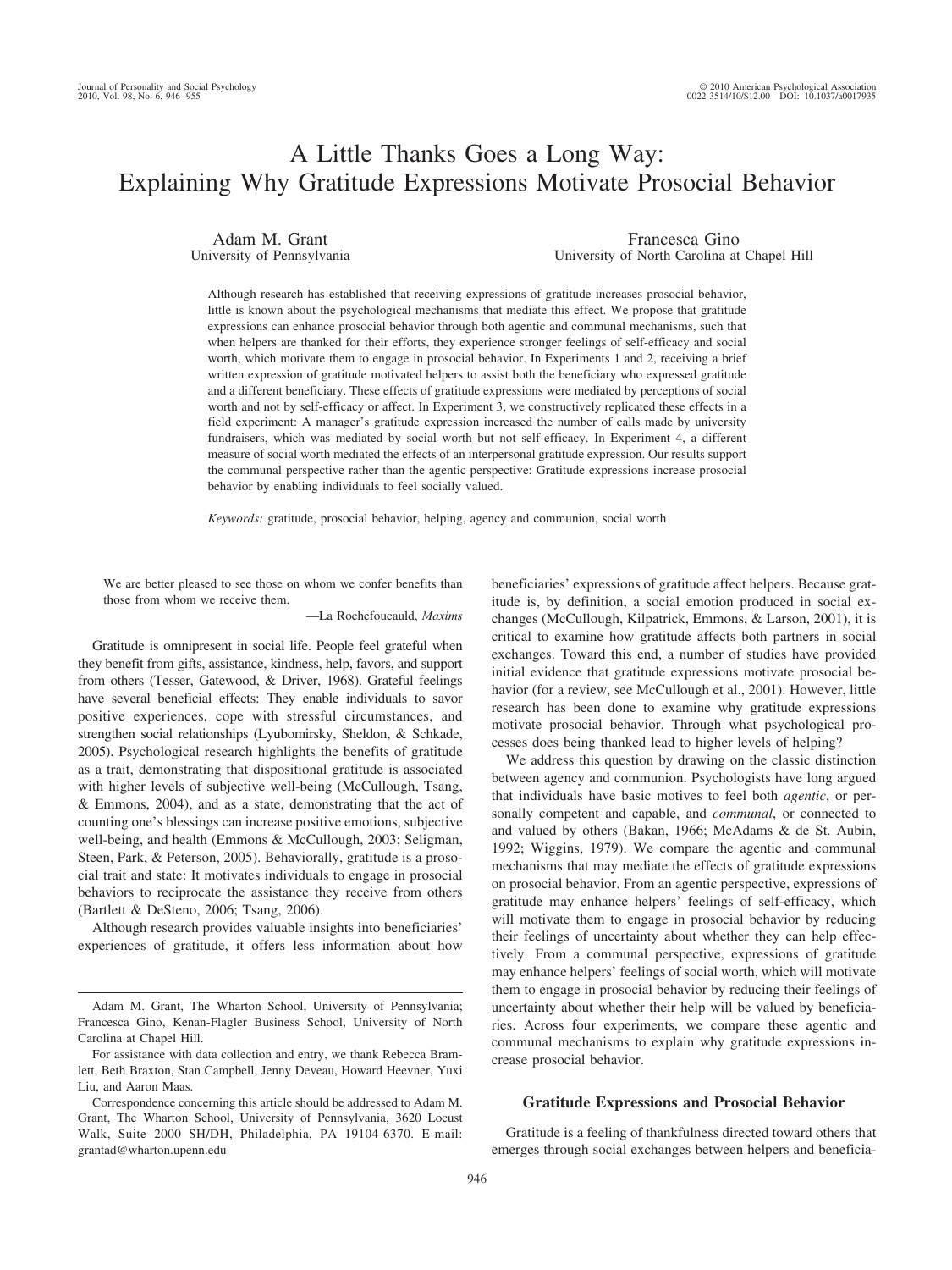ries (Blau, 1964). Beneficiaries experience gratitude when they attribute their favorable circumstances to the efforts of a helper (Weiner, 1985). Beneficiaries often express gratitude by thanking helpers for their contributions. Indeed, psychologists have manipulated gratitude through "gratitude visits" in which beneficiaries express thanks to helpers (Seligman et al., 2005).

Research has shown that these gratitude visits positively affect not only the beneficiaries but also the helpers themselves. Gratitude expressions appear to serve as moral reinforcers in enhancing helpers' prosocial behavior (McCullough et al., 2001). A number of experiments have shown that when helpers are thanked by the beneficiaries of their help, helpers are more willing to help these beneficiaries again (Carey, Clicque, Leighton, & Milton, 1976; H. B. Clark, Northrop, & Barkshire, 1988; McGovern, Ditzian, & Taylor, 1975; Rind & Bordia, 1995) and to help others (R. D. Clark, 1975; Goldman, Seever, & Seever, 1982; Moss & Page, 1972). However, we know little about the mediating psychological processes underlying these effects: Why do beneficiaries' gratitude expressions motivate helpers' prosocial behavior?

Because gratitude expressions are delivered by beneficiaries to helpers as part of a social exchange process, gratitude expressions are likely to influence how helpers view themselves in the social world. A rich history of theory and research in psychology suggests that individuals' self-views in the social world vary along two dimensions: agency and communion (Bakan, 1966; Fiske, Cuddy, & Glick, 2007; Wiggins, 1979). Agency refers to feelings of personal competence or self-efficacy, and communion refers to feelings of interpersonal warmth or connectedness to others (for a review, see Judd, James-Hawkins, Yzerbyt, & Kashima, 2005). We propose that gratitude expressions can increase helpers' prosocial behaviors by increasing their agentic feelings of self-efficacy and their communal feelings of social worth.

#### **Agentic Mechanism: Self-Efficacy**

From an agentic perspective, gratitude expressions may increase prosocial behavior by enabling helpers to experience greater selfefficacy. Self-efficacy is the feeling of being capable and competent to act effectively to orchestrate an outcome (Bandura, 1977). Psychologists agree that this desire to feel capable and competent is a basic human motivation (White, 1959; Ryan & Deci, 2000). Extensive research has shown that when individuals feel efficacious in an activity, they are more willing to invest time and energy in it because they believe that their efforts can lead to success (Bandura, 1977; Ryan & Deci, 2000).

Individuals often withhold help because they are uncertain about whether they will be able to help competently and effectively (Rosen, Mickler, & Collins, 1987). Because helping at the wrong time or in the wrong way can harm or embarrass beneficiaries, helpers may be reluctant to give assistance. An expression of gratitude from a beneficiary can reduce the helper's experience of uncertainty about being capable of helping effectively. Gratitude signifies that a beneficiary is confident in a helper's ability to offer assistance successfully (Penner, Dovidio, Piliavin, & Schroeder, 2005). Gratitude provides positive feedback to helpers that they have succeeded—and can succeed—in benefiting recipients, thereby satisfying helpers' basic motives to feel capable and effective (McAdams & de St. Aubin, 1992; Ryan & Deci, 2000; White, 1959). When helpers feel efficacious, they become more

willing to provide help because they feel that their efforts will increase their odds of genuinely helping others (Bandura, 1977). Thus, we propose that when beneficiaries express gratitude, helpers will feel greater self-efficacy, which will motivate them to engage in prosocial behavior.

## **Communal Mechanism: Social Worth**

From a communal perspective, gratitude expressions may also increase prosocial behavior by enabling helpers to feel valued. Psychologists have argued that the pursuit of social worth—a sense of being valued by others—is a fundamental human motivation (McAdams & de St. Aubin, 1992; Ryan & Deci, 2000). When individuals experience social worth, they feel that their actions matter in other people's lives (Elliott, Colangelo, & Gelles, 2005; Rosenberg & McCullough, 1981), which confers a sense of belongingness (Baumeister & Leary, 1995; Keyes, 1998). Social worth fulfills the "desire to be needed by others . . . one expression of communion" (McAdams & de St. Aubin, 1992, p. 1005). When individuals experience social worth, they feel needed, cared about, and valued by others, which signifies an interpersonal bond or positive relationship (Bakan, 1966; Kaplan & Kaplan, 2003; Wrzesniewski, Dutton, & Debebe, 2003).

Individuals often withhold help because they are uncertain about whether beneficiaries will value their help. Because giving help can lead beneficiaries to feel incompetent, helpless, and powerless, beneficiaries often reject the offers of helpers (Fisher, Nadler, & Whitcher-Alagna, 1982), leaving helpers feeling spurned, angry, and reticent to offer help again (Rosen et al., 1987). An expression of gratitude can reduce the helper's experience of uncertainty about whether the help will be appreciated. Expressions of gratitude signify that a beneficiary values, needs, appreciates, and accepts one's assistance rather than rejecting or devaluing it. Gratitude expressions provide concrete evidence that helpers' actions matter in the lives of beneficiaries, thus satisfying helpers' basic motives to feel valued (Baumeister & Leary, 1995; Elliott et al., 2005; Ryan & Deci, 2000). When helpers feel valued, they become more motivated to help because they feel their actions will improve the well-being of beneficiaries (Batson, 1998). Feeling valued encourages prosocial behavior by reducing the helper's uncertainty about whether beneficiaries will welcome assistance. Thus, we propose that when beneficiaries express gratitude, helpers will feel more socially valued, which will motivate helpers to engage in prosocial behavior.

#### **Overview of the Present Research**

We compare these agentic and communal mechanisms as mediators of the effects of gratitude expressions on helpers' prosocial behaviors across four experiments. In Experiment 1, we examine whether self-efficacy and social worth mediate the effects of receiving a brief expression of gratitude on the prosocial behavior of voluntarily helping a student improve a job application cover letter. In Experiment 2, we investigate self-efficacy and social worth as mediators of a spillover effect of gratitude expressions from one beneficiary on prosocial behavior toward a different beneficiary. In Experiment 3, we assess the external validity of the mediating mechanisms in a field experiment with university fundraisers. In Experiment 4, we constructively replicate our effects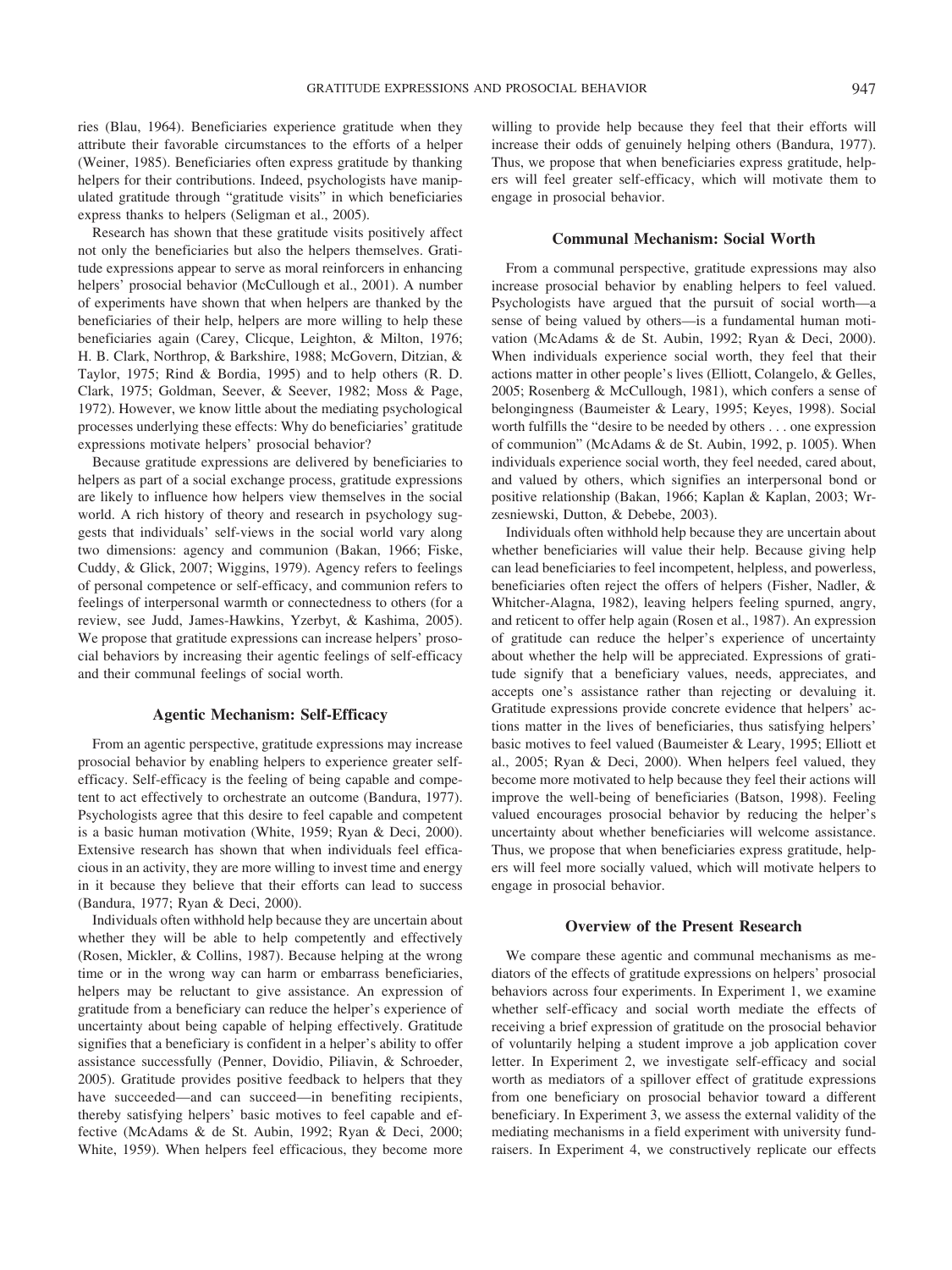with new measures of the proposed mediators and a new manipulation of gratitude expressions.

#### **Experiment 1**

We examined the effects of gratitude expressions on the prosocial behavior of helping a student improve his or her job application cover letters (Grant et al., 2007). Participants edited a student's cover letter and then received either a neutral or grateful message from the student, who subsequently asked for help on another cover letter. We tracked the effect of the gratitude expression on whether participants engaged in prosocial behavior by helping with the second letter and assessed whether this effect was mediated by perceptions of self-efficacy and social worth. We also measured affect as an alternative explanation. It may be the case that by communicating the benefits of helping, gratitude expressions increase helpers' feelings of positive affect or reduce their feelings of negative affect. In turn, these changes in helpers' own feelings may enhance their prosocial behavior by leading helpers to perceive beneficiaries in a more favorable light and encouraging helpers to maintain their positive moods (e.g., Carlson, Charlin, & Miller, 1988; Fredrickson, 2001).

#### **Method**

**Participants, design, and procedures.** Sixty-nine undergraduate and graduate students (25 male, 44 female,  $M_{\text{age}} = 21.79$ years,  $SD = 3.55$ ) at a university in the Southeast United States participated in this study. Their majors were predominantly social science (67.8%), natural science (27.5%), humanities (11.6%), and mathematics (2.9%). We recruited the participants through an advertisement on a university-wide website that offered \$10 in exchange for participation in an online study about writing skills and feedback. When they signed up, participants received an electronic message from the experimenter explaining that they would be providing feedback on a student's job application cover letter as part of a study run by the university's career center. Participants received a cover letter from the experimenter and were asked to send their comments by e-mail directly to the student, Eric Sorenson (ericsor2006@gmail.com), within 24 hr. The experimenter also asked participants to send her an e-mail once they had sent their feedback directly to Eric, just to let the experimenter know they had completed the task. When they sent their feedback, on the next day, the experimenter sent them a reply from the student's e-mail account, which contained our manipulation. We randomly divided participants between two conditions: gratitude  $(n = 35)$  and control  $(n = 34)$ . In both conditions, the message from Eric Sorenson asked for help with a second cover letter; the message varied only in the amount of gratitude expressed for the help that participants had provided on the first cover letter.

In the control condition, participants received the following message from Eric Sorenson's e-mail account: "Dear [name], I just wanted to let you know that I received your feedback on my cover letter. I was wondering if you could help with a second cover letter I prepared and give me feedback on it. The cover letter is attached. Can you send me some comments in the next 3 days?"

In the gratitude condition, the message read: "Dear [name], I just wanted to let you know that I received your feedback on my cover letter. Thank you so much! I am really grateful. I was wondering if you could help with a second cover letter I prepared and give me feedback on it. The cover letter is attached. Can you send me some comments in the next 3 days?"

Thus, the two messages were identical except for the addition of a gratitude expression in the latter. The initial instructions asked participants to e-mail the experimenter after sending their feedback to Eric Sorenson. After receiving this e-mail and sending participants one of the two messages from Eric with our gratitude manipulation, the experimenter sent participants a link to an online questionnaire that contained our measures of self-efficacy, social worth, positive and negative affect, and a manipulation check. After participants completed the final questionnaire, the experimenter sent instructions for obtaining the \$10 that participants had earned. We measured objective prosocial behavior by tracking whether participants provided help on the second cover letter in the following 3 days.

**Measures.** Unless otherwise indicated, all items had a 7-point Likert-type response scale anchored at  $1 = \text{disagree strongly}$  and  $7 = agree strongly.$ 

*Prosocial behavior.* We assessed prosocial behavior with a dichotomous measure of whether participants voluntarily provided help on the second cover letter.

*Self-efficacy.* We assessed self-efficacy with a three-item scale adapted from Bandura (1990), which asked participants to indicate the extent to which they felt capable, competent, and able to help in this specific task ( $\alpha = .93$ ).

*Social worth.* We assessed the extent to which participants felt valued with a three-item scale adapted from measures by Keyes (1998) and Grant (2008), which asked participants to indicate the extent to which they felt valued as a person by the student, felt appreciated as an individual by the student, and felt that they had made a positive difference in the student's life ( $\alpha = .84$ ).

*Positive and negative affect.* Participants completed the 20 item state version of the Positive and Negative Affect Schedule (Watson, Clark, & Tellegen, 1988), which has 10 items each for positive affect (e.g., enthusiastic, inspired;  $\alpha = .95$ ) and negative affect (e.g., upset, distressed;  $\alpha = .96$ ).

*Manipulation check.* To ensure that our gratitude manipulation was effective, we asked participants to indicate the extent to which the student's e-mail message expressed gratitude and thanks  $(\alpha = .95)$ . From both conceptual and empirical perspectives, it is important to address how this manipulation check is distinct from social worth. Conceptually, the gratitude manipulation check assesses the helper's perception that the beneficiary's specific communication expressed thanks. The measure of social worth, on the other hand, assesses the helper's more general feeling of being valued as a person by the beneficiary. Empirically, the two variables shared only 15.8% of their variance  $(r = .40, p < .01)$ . We conducted both exploratory and confirmatory factor analyses to assess whether they loaded on distinct factors. For the exploratory factor analysis, we used principal axis factoring and maximum likelihood estimation procedures with oblique rotation. The analysis returned the expected two-factor solution (eigenvalues  $= 2.95$ ) and 1.28): The three social worth items loaded strongly on the first factor (.90, .89, .58), with very low cross-loadings on the second factor  $(.06, .10, -.07)$ , and the two manipulation check items loaded strongly on the second factor (.91, .99), with very low cross-loadings on the first factor  $(.01, -.02)$ . In the confirmatory factor analysis, we used EQS software Version 6.1 with maximum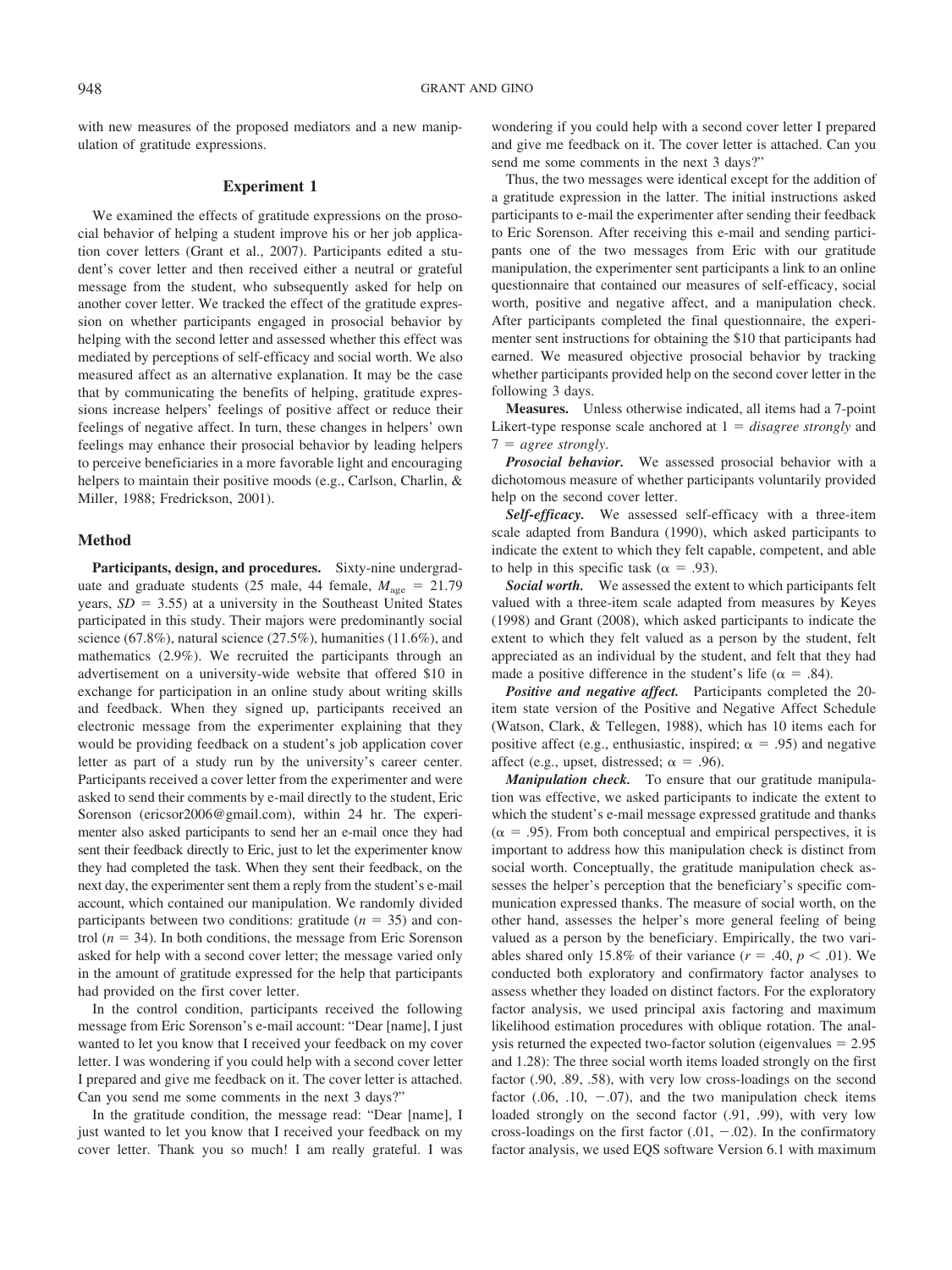likelihood estimation procedures (e.g., Bentler & Dudgeon, 1996; Kline, 1998). The two-factor model displayed excellent fit according to Hu and Bentler's (1999) criteria,  $\chi^2$ (5, *N* = 69) = 8.85, comparative fit index  $(CFI) = .98$ , standardized root-mean-square residual (SRMR)  $= .045$ , whereas the one-factor model displayed very poor fit,  $\chi^2$ (5, *N* = 69) = 106.43, CFI = .58, SRMR = .180. Taken together, these results suggest that the gratitude manipulation check was indeed conceptually and empirically distinct from the social worth measure.

#### **Results and Discussion**

Means and standard deviations by condition appear in Table 1. In support of the validity of our manipulation, an independentsamples *t* test showed that participants in the gratitude condition perceived Eric's e-mail message as expressing more gratitude  $(M = 6.27, SD = 0.66)$  than did participants in the control condition ( $M = 4.18$ ,  $SD = 1.68$ ),  $t(67) = 6.85$ ,  $p < .001$ ,  $d =$ 1.67. In support of our hypothesis that gratitude expressions would increase prosocial behavior, the percentage of participants voluntarily providing help by editing the second letter was larger in the gratitude condition (23/35, 66%) than in the neutral condition  $(11/34, 32\%), \chi^2(1, N = 69) = 7.68, p < .01.$  Independentsamples *t* tests showed that participants in the gratitude condition felt significantly greater self-efficacy ( $M = 6.03$ ,  $SD = 0.51$ ) than did participants in the control condition ( $M = 5.65$ ,  $SD = 1.00$ ),  $t(67) = 2.01, p < .05, d = 0.49$ . In addition, participants in the gratitude condition felt significantly more socially valued (*M* 6.05,  $SD = 0.55$ ) than did participants in the control condition  $(M = 5.44, SD = 0.99), t(67) = 3.15, p < .01, d = 0.77.$  However, the gratitude manipulation did not influence positive or negative affect. Participants in the gratitude condition did not differ significantly in positive affect  $(M = 4.06, SD = 1.34)$  from those in the control condition ( $M = 3.59$ ,  $SD = 1.15$ ),  $t(67) = 1.58$ , *ns*. Participants in the gratitude condition also did not differ significantly in negative affect ( $M = 1.45$ ,  $SD = 0.80$ ) from those in the control condition ( $M = 1.55$ ,  $SD = 0.76$ ),  $t(67) = 0.58$ , *ns*.

To examine whether self-efficacy or social worth mediated the effect of gratitude on prosocial behavior, we followed the steps recommended by Baron and Kenny (1986). The first and second criteria specify that the independent variable should significantly affect the dependent variable and the mediators. The prior analyses showed that these two criteria were met, as the gratitude manipulation had a significant effect on the dependent variable of prosocial behavior and the mediators of self-efficacy and social worth. To assess the third and fourth criteria, we conducted a hierarchical ordinary least-squares (OLS) regression analysis predicting prosocial behavior from the independent variable of gratitude condition (Step 1) and the mediators of self-efficacy and social worth (Step 2). The third criterion specifies that the mediator should significantly predict the dependent variable while controlling for the independent variable. The results met this criterion for social worth: With the gratitude manipulation controlled for, social worth significantly predicted higher prosocial behavior ( $\beta = .32$ ),  $t(65) = 2.01, p < .05$ . Including social worth increased variance explained significantly by 9% from  $r^2 = .11$  to  $r^2 = .20$ ,  $F(1, 1)$  $66$ ) = 7.23,  $p < .01$ . However, the results did not meet this criterion for self-efficacy, which did not predict higher prosocial behavior  $(\beta = -.01)$ ,  $t(65) = -0.04$ ,  $p = .97$ . Thus, self-efficacy did not mediate the effect of gratitude on prosocial behavior.

To complete the test of mediation for social worth, the fourth criterion holds that the effect of the independent variable on the dependent variable should decrease after controlling for the mediators. After controlling for social worth, the effect of the gratitude manipulation on prosocial behavior decreased from  $\beta = .33$ ,  $t(67) = 2.90, p < .01$  to  $\beta = .22, t(65) = 1.85, p = .07$ . To test whether the size of the indirect effect of the gratitude manipulation on prosocial behavior through social worth differed significantly from zero, we used a bootstrap procedure to construct biascorrected confidence intervals based on 1,000 random samples with replacement from the full sample, as recommended by methodologists and statisticians (MacKinnon, Fairchild, & Fritz, 2007; Shrout & Bolger, 2002). The size of the indirect effect from the full sample was .12, and the 95% confidence interval excluded zero, 95% CI [0.04, 0.26]. Thus, social worth mediated the effect of gratitude on prosocial behavior.<sup>1</sup>

These results provide evidence that gratitude expressions increase prosocial behavior through the communal mechanism of enabling helpers to feel more socially valued, rather than through the agentic mechanism of enabling helpers to feel more efficacious or through positive or negative affect. However, in this study, we focused on prosocial behavior directed toward the same beneficiary who expressed gratitude. A more stringent test of our hypothesis requires examining whether self-efficacy and social worth mediate the effect of gratitude expressions on prosocial behavior directed toward a third party. Does an expression of gratitude from one beneficiary cause helpers to feel more efficacious or socially valued and thus motivate them to provide additional help beyond this dyadic relationship to a different beneficiary?

## **Experiment 2**

In our second study, we examine whether social worth mediates the spillover effects of one beneficiary's gratitude expression on helpers' prosocial behavior toward another beneficiary. To strengthen causal inferences about the primacy of self-efficacy and/or social worth driving prosocial behavior, we measure selfefficacy and social worth before providing participants with the opportunity to engage in prosocial behavior. We also measured feelings of positive and negative affect. Furthermore, to capture a more specific affective state, we also explored the possibility that gratitude expressions increase prosocial behavior by enhancing helpers' feelings of empathy toward beneficiaries (Batson, 1998).

#### **Method**

Participants, design, and procedures. Fifty-seven undergraduate and graduate students (28 male, 29 female,  $M_{\text{age}} = 23.21$ ,  $SD = 3.47$ ) at local universities in the Northeast United States participated in this study. Their majors were predominantly in mathematics, engineering, information, and computer science  $(43.9\%)$ ; social science  $(31.6\%)$ , natural science  $(14\%)$ ; and the

<sup>&</sup>lt;sup>1</sup> In Experiments 1 and 2, because our dependent variable was binary, we reran the mediation analyses with MacKinnon and Dwyer's (1993) logistic regression method and found the same pattern of results. We report the more traditional approach in the interest of parsimony.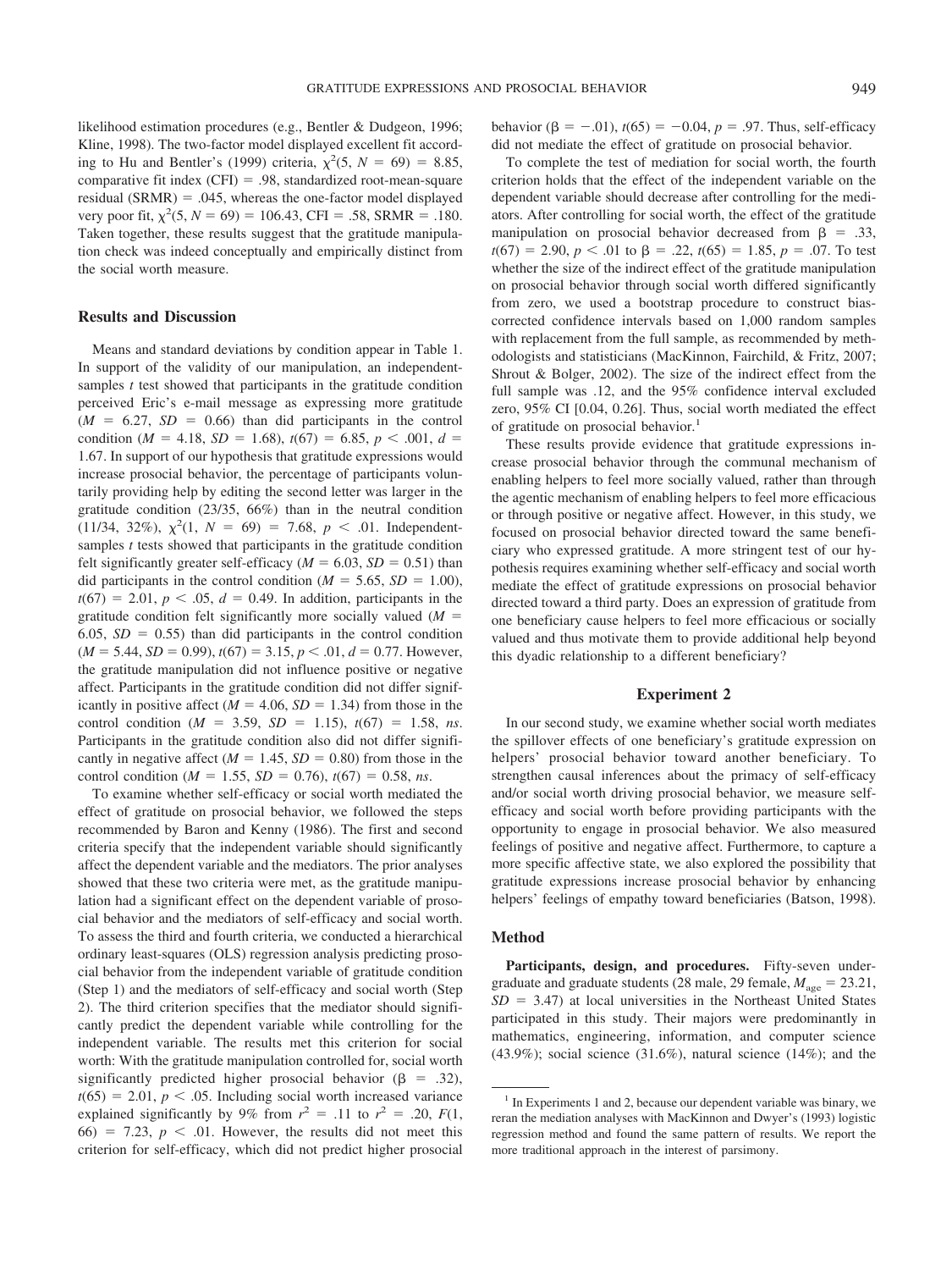| Condition            | $E_{\nu}$<br>Prosocial<br>behavior<br>$\%$ |              | Self-efficacy | Social worth |              | Positive affect |              | Negative affect |              | Manipulation<br>check |              |
|----------------------|--------------------------------------------|--------------|---------------|--------------|--------------|-----------------|--------------|-----------------|--------------|-----------------------|--------------|
|                      |                                            | M            | SD            | M            | SD           | M               | SD           | M               | SD.          | M                     | SD           |
| Gratitude<br>Control | 66<br>32                                   | 6.03<br>5.65 | 0.51<br>1.00  | 6.05<br>5.44 | 0.55<br>0.99 | 4.06<br>3.59    | 1.34<br>1.15 | 1.45<br>1.55    | 0.80<br>0.76 | 6.27<br>4.18          | 0.66<br>1.68 |

Table 1 *Experiment 1 Means by Condition*

*Note.* Gratitude  $n = 35$ ; control  $n = 34$ .

humanities (8.8%). We used the same recruiting method as in the previous study, advertising the experiment as an online study of writing and feedback that would pay \$10. Upon signing up, participants received an electronic message from the experimenter asking them to read a student's job application cover letter and send the comments by e-mail directly to the student, Eric Sorenson, within 24 hr. When participants submitted their feedback, we sent them a reply from the student's e-mail account containing our manipulation. As in the previous experiment, we randomly divided participants between two conditions: gratitude  $(n = 29)$  and control  $(n = 28)$ .

In the control condition, participants received the following message from Eric Sorenson's e-mail account: "Dear [name], I just wanted to let you know that I received your feedback on my cover letter." In the gratitude condition, the message read: "Dear [name], I just wanted to let you know that I received your feedback on my cover letter. Thank you so much! I am really grateful." The next day, the experimenter sent all participants a link to an online questionnaire, which included a measure of self-efficacy, social worth, and a manipulation check. After participants completed the final questionnaire, the experimenter sent participants instructions for obtaining the \$10 they had earned.

One day later, the experimenter sent all participants an e-mail message from the account of a different student, Steven Rogoff. The message read: "Hi [name], I understand that you participated in a Career Center study to help students improve their job application cover letters. I was wondering if you could give me feedback on a cover letter I prepared. The cover letter is attached. Would you be willing to help me by sending me some comments in the next two days?" We tracked participants' objective levels of prosocial behavior by assessing whether they helped Steven Rogoff by sending him feedback.

**Measures.** Unless otherwise indicated, all items had a 7-point scale anchored at  $1 = disagree$  *strongly* and  $7 = agree$  *strongly*.

*Prosocial behavior.* We assessed prosocial behavior with a binary measure, coding whether participants voluntarily provided help to Steven Rogoff on his cover letter.

*Mediating mechanisms: Self-efficacy and social worth.* We measured self-efficacy with the six-item scale from Ryan, Koestner, and Deci (1991), which includes items such as, "I think I was pretty good at this task" and "I was pretty skilled at this task" ( $\alpha$  = .89). We measured social worth with the same scale as in the previous experiment ( $\alpha = .70$ ).

*Alternative explanations: Affective states.* As alternative explanations, we measured affect at the same time as the self-efficacy and social worth scales. We measured positive and negative affect using the PANAS (Watson et al. 1988), and both the positive affect  $(\alpha = .96)$  and negative affect ( $\alpha = .93$ ) scales showed high internal consistency. We measured participants' feelings of empathy toward the student with Batson's (1987) six-item adjective scale ( $\alpha = .89$ ).

*Manipulation check.* Participants rated the degree to which Eric Sorenson's message expressed gratitude and thanks ( $\alpha = .96$ ). The manipulation check and the social worth measure shared 36.6% of their variance ( $r = .61$ ,  $p < .001$ ). In a confirmatory factor analysis, the two-factor model achieved good fit,  $\chi^2$ (5, *N* = 57) = 10.19,  $CFI = .98$ ,  $SRMR = .086$ , whereas the one-factor model did not,  $\chi^2$ (5, *N* = 57) = 101.20, CFI = .56, SRMR = .160.

## **Results and Discussion**

Means and standard deviations by condition are displayed in Table 2. Our gratitude manipulation was effective: Participants in the gratitude condition rated Eric's message as expressing more gratitude  $(M = 6.22, SD = 1.06)$  than did participants in the control condition  $(M = 3.02, SD = 1.22), t(55) = 10.61, p < .001, d = 2.86$ . Consistent with our prediction that gratitude expressions would increase prosocial behavior toward a third party, the percentage of participants who voluntarily provided help to the new student, Steven, was significantly

| Table 2                                |  |  |
|----------------------------------------|--|--|
| <b>Experiment 2 Means by Condition</b> |  |  |

| Condition            | Prosocial<br>behavior<br>$\%$ | Self-efficacy |              |              | Social worth |              | Positive affect |              | Negative<br>affect |              | Empathy     |              | Manipulation<br>check |  |
|----------------------|-------------------------------|---------------|--------------|--------------|--------------|--------------|-----------------|--------------|--------------------|--------------|-------------|--------------|-----------------------|--|
|                      |                               | M             | SD           | M            | SD           | M            | SD              | M            | SD                 | M            | SD          | M            | SD                    |  |
| Gratitude<br>Control | 55<br>25                      | 5.65<br>5.05  | 0.76<br>0.83 | 5.74<br>4.63 | 0.47<br>0.60 | 3.40<br>3.57 | 1.42<br>1.40    | 1.22<br>1.39 | 0.48<br>0.34       | 3.52<br>3.55 | .40<br>1.21 | 6.22<br>3.02 | 1.06<br>1.22          |  |

*Note.* Gratitude  $n = 29$ ; control  $n = 28$ .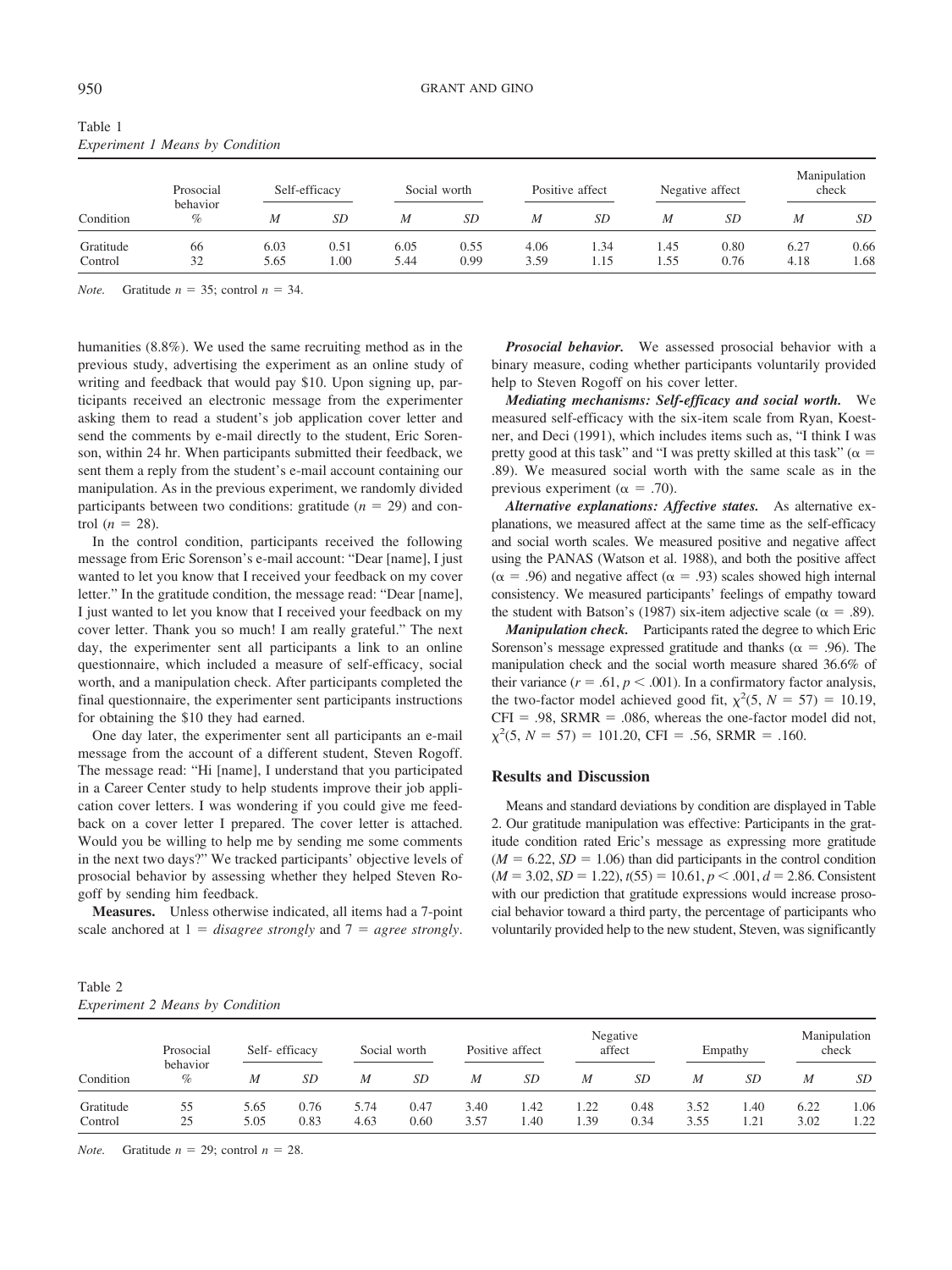higher in the gratitude condition (16/29, 55%) than in the neutral condition (7/28, 25%),  $\chi^2(1, N = 57) = 5.39, p < .05$ . Participants in the gratitude condition felt significantly more efficacious ( $M = 5.65$ ,  $SD = 0.76$ ) than did participants in the control condition ( $M = 5.05$ ,  $SD = 0.83$ ,  $t(55) = 2.84$ ,  $p < .01$ ,  $d = 0.77$ . Participants in the gratitude condition also felt significantly more socially valued (*M* 5.74,  $SD = 0.47$ ) than did participants in the control condition ( $M =$ 4.63, *SD* = 0.60),  $t(55) = 7.69$ ,  $p < .001$ ,  $d = 2.07$ . Once again, the gratitude manipulation did not influence positive or negative affect. Participants in the gratitude condition did not differ significantly in positive affect ( $M = 3.40$ ,  $SD = 1.42$ ) from participants in the control condition ( $M = 3.57$ ,  $SD = 1.40$ ),  $t(55) = -0.47$ , *ns*. Participants in the gratitude condition also did not differ significantly in negative affect  $(M = 1.22, SD = 0.48)$  from participants in the control condition ( $M = 1.39$ ,  $SD = 0.34$ ),  $t(55) = 1.51$ , *ns*. Finally, the gratitude manipulation also did not influence feelings of empathy; participants in the gratitude condition ( $M = 3.52$ ,  $SD = 1.40$ ) and participants in the control condition ( $M = 3.55$ ,  $SD = 1.21$ ) reported nearly identical levels of empathy,  $t(55) = -.11$ , *ns.* 

To test whether self-efficacy and social worth mediated the effect of gratitude on prosocial behavior, we used the same procedures as in the previous experiment. A hierarchical OLS regression analysis showed that while controlling for the gratitude manipulation, self-efficacy did not predict higher prosocial behavior  $( \beta = -0.14)$ ,  $t(55) = -0.91$ ,  $p = 0.37$ , but social worth did ( $\beta =$ .34),  $t(55) = 3.48$ ,  $p < .01$ . Including social worth increased variance explained significantly by 10% from  $r^2 = .10$  to  $r^2 = .20$ ,  $F(1, 54) = 7.05$ ,  $p = .01$ . After controlling for social worth, the effect of the gratitude manipulation on prosocial behavior decreased from  $\beta$  = .31,  $t(57)$  = 2.40,  $p < .05$  to  $\beta$  = -.05,  $t(55)$  =  $-0.25$ ,  $p = .80$ . A bootstrap analysis showed that the 95% biascorrected confidence intervals for the size of the indirect effect (.33) excluded zero, 95% CI [0.08, 0.58].

Thus, social worth— but not self-efficacy, positive affect, negative affect, or empathy—mediated the effect of an expression of gratitude from one beneficiary on prosocial behavior directed toward a different beneficiary. The fact that the opportunity for prosocial behavior occurred 24 hr after the measure of social worth strengthens causal inferences about the role of social worth in driving prosocial behavior. Having established the internal validity of our results, following the guidelines of full-cycle psychological research (Cialdini, 1980), we conducted a third experiment in the field to examine the external validity of our findings.

#### **Experiment 3**

This study focuses on fundraisers responsible for soliciting alumni donations to a university. Because fundraising is often a

Table 3 *Experiment 3 Means by Condition*

thankless job that triggers rude feedback and regular rejections (Seligman & Schulman, 1986), gratitude expressions in this realm are likely to be memorable and salient. We examine the effects of a gratitude expression from an annual giving director on fundraisers' prosocial behaviors in raising money to benefit the university, as mediated by their perceptions of self-efficacy and social worth.

## **Method**

Participants, design, and procedures. Forty-one fundraisers (10 male, 31 female,  $M_{\text{tenure}} = 4.5$  months,  $SD = 5.17$ ) at a public U.S. university participated in this study. We randomly divided fundraisers between two conditions in different shifts to prevent treatment diffusion or discussions about the intervention. In the control condition  $(n = 21)$ , fundraisers received no treatment. In the gratitude condition ( $n = 20$ ), a director of annual giving visited the organization to thank the fundraisers for their work. She explained to the fundraisers, "I am very grateful for your hard work. We sincerely appreciate your contributions to the university." Both groups of fundraisers received daily feedback on their effectiveness; the only difference between the two groups was whether they received an expression of gratitude from the director. **Measures.**

*Prosocial behavior.* We assessed prosocial behavior with an objective, automatically recorded measure of the number of voluntary calls that each fundraiser made during the week before and the week after the intervention. This is an appropriate indicator of prosocial behavior because the fundraisers received a fixed salary and were not rewarded for effort; any voluntary calls that fundraisers made were purely to help the university.

*Mediating mechanisms: Self-efficacy and social worth.* During the week after the intervention, we measured fundraisers' perceptions of self-efficacy and social worth. We measured selfefficacy with Spreitzer's (1995) scale, asking the fundraisers to report the extent to which they felt capable, confident, and able to succeed in the task of raising money ( $\alpha = .83$ ). We measured social worth with the same scale as in the previous two studies, asking the fundraisers to report the extent to which they felt, as employees, valued and appreciated by managers ( $\alpha = .73$ ).

#### **Results and Discussion**

Means and standard deviations by condition appear in Table 3. A repeated-measures analysis of variance indicated a significant time–condition interaction on prosocial behavior,  $F(1, 39) = 4.97$ ,  $p < .05$ ,  $\eta^2 = .10$ . Paired-samples *t* tests within each condition over time indicated that the gratitude condition increased in prosocial behavior,  $t(19) = 2.60, p < .05, d = 0.75$ , whereas the control

| Condition            | Pretest prosocial behavior |                |                | Posttest prosocial behavior |              | Posttest self-efficacy | Posttest social worth |              |
|----------------------|----------------------------|----------------|----------------|-----------------------------|--------------|------------------------|-----------------------|--------------|
|                      | М                          | SD             | M              | SD                          | M            | SD                     | M                     | SD           |
| Gratitude<br>Control | 41.40<br>39.76             | 23.27<br>25.21 | 62.60<br>41.38 | 32.45<br>22.05              | 6.18<br>5.80 | 0.52<br>0.63           | 5.68<br>5.04          | 0.83<br>1.02 |

*Note.* Gratitude  $n = 20$ ; control  $n = 21$ .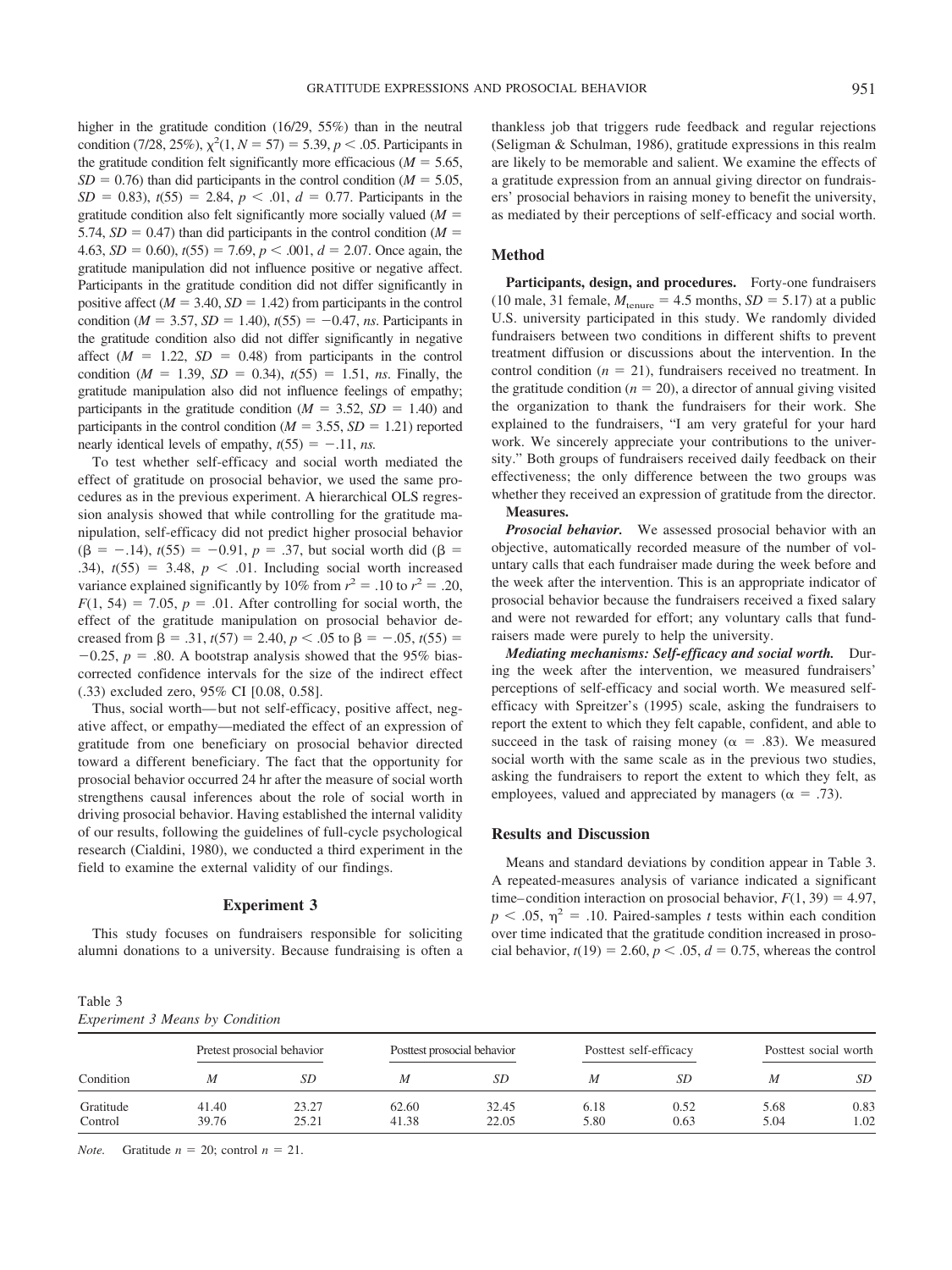condition did not,  $t(20) = 0.44$ . In addition, compared with fundraisers in the control condition, fundraisers in the gratitude condition reported stronger perceptions of self-efficacy,  $t(39) = 2.06$ ,  $p$  < .05, *d* = 0.66, and social worth,  $t(39) = 2.20, p$  < .05, *d* = 0.70.

To test whether self-efficacy and social worth mediated the effect of gratitude on changes in prosocial behavior, we followed Judd, Kenny, and McClelland's (2001) guidelines for testing mediation with OLS regression in within-subject designs. While controlling for the gratitude manipulation, self-efficacy did not significantly predict increases in prosocial behavior ( $\beta = .01$ ),  $t(37) = 0.06$ ,  $p = .95$ , but social worth did ( $\beta = .33$ ),  $t(37) = 2.03$ ,  $p \leq 0.05$ . After controlling for social worth, the effect of the gratitude manipulation decreased from  $\beta$  = .32, *t*(39) = 2.05, *p* < .05 to  $\beta$  = .22,  $t(37)$  = 1.30,  $p$  = .20. Including social worth increased variance explained significantly by 10% from  $r^2 = .10$ to  $r^2 = .20$ ,  $F(1, 36) = 4.35$ ,  $p < .05$ . A bootstrap analysis indicated that the 95% bias-corrected confidence intervals for the size of the indirect effect (6.15) excluded zero, 95% CI [0.29, 20.79]. Accordingly, the gratitude expression increased the prosocial behavior of making more calls to help the university by strengthening fundraisers' feelings of social worth, not by enhancing their feelings of self-efficacy.

#### **Experiment 4**

Consistent with the findings in Experiments 1 and 2, our third study provides further evidence that gratitude expressions increase prosocial behavior by enabling individuals to feel socially valued. One strength of Experiment 3 is that we manipulated gratitude in a face-to-face interaction, rather than in an electronic communication, as in Experiments 1 and 2. At the same time, this manipulation presents a potential confound; it may be the interpersonal interaction itself, rather than the grateful content of the interaction, which causes the observed effects. To address this issue, we conducted a fourth experiment in which we vary the grateful content of an interpersonal interaction. In addition, to further strengthen support for the mediating role of the communal mechanism, we use a different measure to assess social worth.

## **Method**

**Participants, design, and procedures.** Seventy-nine undergraduates at a Midwest university (25 male, 54 female) participated in this study for course credit in their introductory psychology classes. Participants arrived individually at the laboratory, and we informed them that we were working with the university's career center to understand peer feedback processes. We asked them to help a student, Eric Sorenson, by editing his job application cover letters. They edited an initial cover letter for Eric, and then a confederate acting as Eric arrived, purportedly to deliver forms to the experimenter. The confederate introduced himself as Eric Sorenson to each participant and struck up a conversation about the weather. In the gratitude condition, Eric said "Thank you for your feedback," and in the control condition, he did not. The experimenter then dismissed Eric and gave each participant a second cover letter to edit, informing them that they could stop whenever they were finished. After participants announced task completion, they filled out a brief survey.

**Measures.** Unless otherwise indicated, all items had a 7-point scale anchored at  $1 = \text{disagree strongly}$  and  $7 = \text{agree strongly}$ .

*Prosocial behavior.* The experimenter recorded the number of minutes and seconds that participants voluntarily spent editing the second cover letter to help the student.

*Mediating mechanisms: self-efficacy and social worth.* We measured self-efficacy with the six-item scale from Ryan et al. (1991;  $\alpha$  = .73). We measured social worth with four items adapted from Keyes's (1998) social integration scale, which we modified to clearly tap into the communal element of social worth. We asked participants to report the extent to which they felt close to the student, felt that the student values them as a person, felt strong trust from the student, and felt important to the student ( $\alpha =$ .75).

*Manipulation check.* Participants rated the degree to which the student's message expressed gratitude and thanks ( $\alpha = .91$ ). The manipulation check and the social worth measure shared 12.96% of their variance  $(r = .36, p < .01)$ , and factor analyses once again supported the distinctiveness of the two measures.

## **Results and Discussion**

Means and standard deviations by condition are displayed in Table 4. Participants in the gratitude condition rated the interaction with the student as expressing more gratitude ( $M = 4.89$ ,  $SD =$ 1.09) than did participants in the control condition  $(M = 4.40,$  $SD = 1.10$ ,  $t(77) = 1.96$ ,  $p = .05$ ,  $d = 0.45$ . The gratitude manipulation increased prosocial behavior: Participants in the gratitude condition spent significantly more time helping the student on the second cover letter  $(M = 22.83, SD = 6.02)$  than did participants in the control condition ( $M = 19.83$ ,  $SD = 6.34$ ),  $t(77) = 2.16, p = .03, d = 0.49$ . There were no significant differences between conditions in self-efficacy,  $t(77) = -1.12$ , *ns*. However, participants in the gratitude condition felt significantly more socially valued ( $M = 3.84$ ,  $SD = 0.81$ ) than did participants in the control condition ( $M = 3.33$ ,  $SD = 0.89$ ),  $t(77) = 2.69$ ,  $p <$ .01,  $d = 0.61$ .

| Table 4                                |  |  |
|----------------------------------------|--|--|
| <b>Experiment 4 Means by Condition</b> |  |  |

| Condition            | Prosocial behavior |              | Self-efficacy |              |              | Social worth | Manipulation check |              |  |
|----------------------|--------------------|--------------|---------------|--------------|--------------|--------------|--------------------|--------------|--|
|                      | M                  | SD           | M             | SD           | M            | SD           |                    | <i>SD</i>    |  |
| Gratitude<br>Control | 22.83<br>19.83     | 6.02<br>6.34 | 4.79<br>4.59  | 0.82<br>0.76 | 3.84<br>3.33 | 0.81<br>0.89 | 4.89<br>4.40       | 1.09<br>1.10 |  |

*Note.* Gratitude  $n = 40$ ; control  $n = 39$ .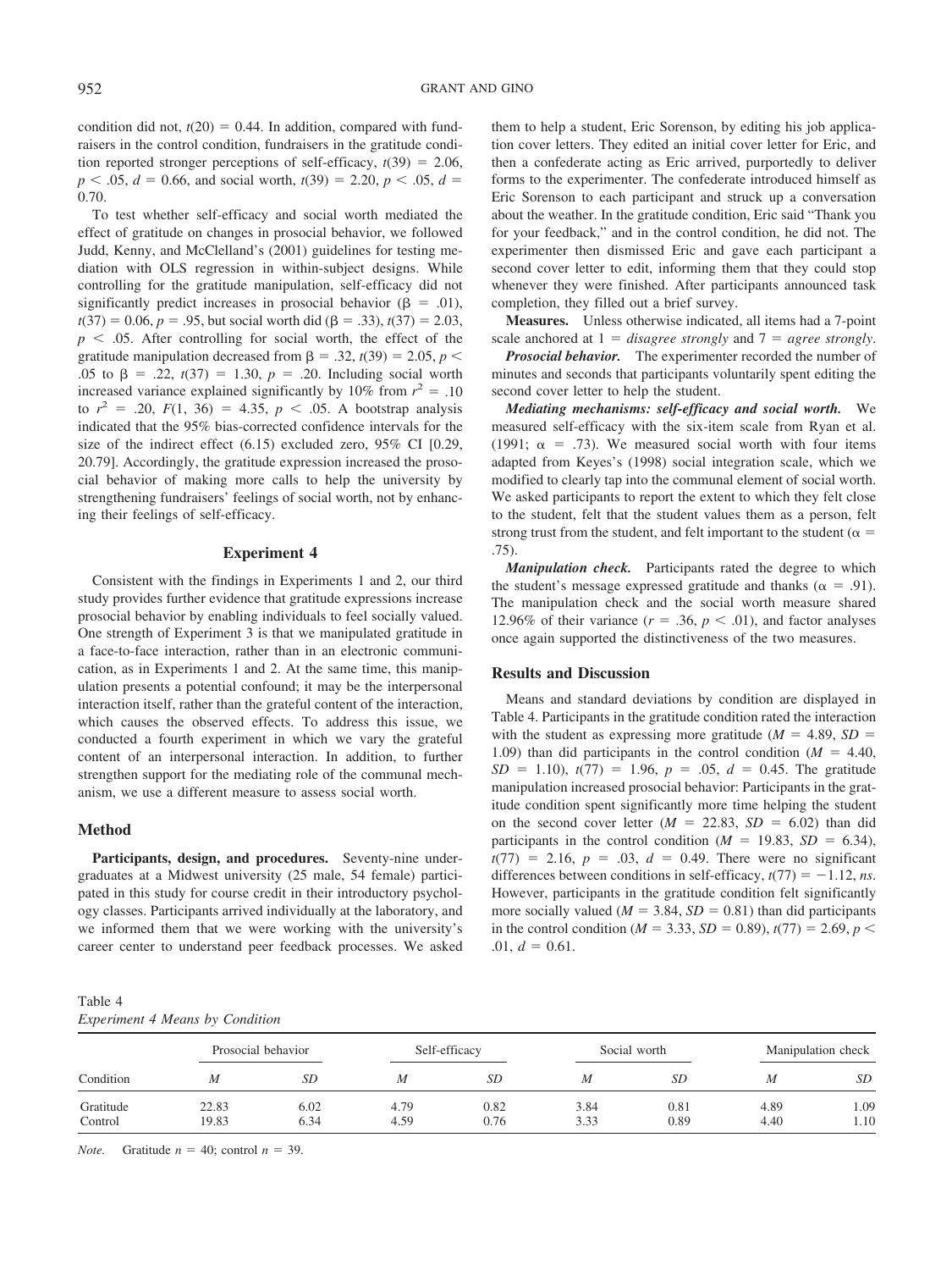To test whether social worth mediated the effect of gratitude on prosocial behavior, we used the same procedures as in the previous experiments. A hierarchical OLS regression analysis showed that while the gratitude manipulation was controlled for, social worth predicted higher prosocial behavior ( $\beta = .34$ ),  $t = 3.48$ ,  $p < .01$ . Including social worth increased variance explained significantly by 6% from  $r^2 = .06$  to  $r^2 = .12$ ,  $F(1, 76) = 5.75$ ,  $p = .02$ , and controlling for social worth reduced the effect of the gratitude manipulation from  $\beta$  = .24,  $t(77)$  = 2.16,  $p$  = .03 to  $\beta$  = .16,  $t(75) = 1.43$ ,  $p = .16$ . In a bootstrap analysis, the 95% biascorrected confidence intervals for the indirect effect (1.00) excluded zero, 95% CI [.16, 2.27].

#### **General Discussion**

Across four experiments, perceptions of social worth mediated the effects of beneficiaries' gratitude expressions on helpers' prosocial behavior. The experiments showed these effects for prosocial behavior directed toward the same beneficiary (Experiments 1 and 4), a different beneficiary (Experiment 2), and a university (Experiment 3). In addition, gratitude expressions increased both the initiation and maintenance of prosocial behavior, motivating participants to provide help a second time when asked (Experiments 1 and 2) and to persist longer in their current helping activities without being asked (Experiments 3 and 4). These convergent effects on objective prosocial behaviors are important, given that the majority of gratitude research has focused on psychological effects, leading psychologists to call for more research on its behavioral effects (Tsang, 2006). The present research answers these calls by demonstrating the causal impact of gratitude on helpers' concrete, observable prosocial behaviors. The consistently strong effects of relatively small gratitude manipulations are noteworthy (Prentice & Miller, 1992). In our first two experiments, a mere expression of thanks more than doubled the likelihood that helpers would provide assistance again (from 25% to 55% and from 32% to 66%). In our third experiment, gratitude produced more than 50% increases in the number of calls that the average fundraiser made in a single week. In our fourth experiment, a single gratitude expression yielded an increase of 15% in the average amount of time spent helping.

Our results reveal that gratitude expressions increase prosocial behavior through communal mechanisms rather than agentic mechanisms. In our experiments, although gratitude expressions increased both feelings of self-efficacy and social worth, only social worth explained the effects of gratitude expressions on prosocial behavior. These findings suggest that when helpers are thanked for their efforts, the resulting sense of being socially valued, more than the feelings of competence they experience, are critical in encouraging them to provide more help in the future. Together, our experiments support a communal perspective on why gratitude expressions increase prosocial behavior. Furthermore, we did not find any evidence that these effects operate through influencing helpers' positive or negative affect.

Additionally, our second and third experiments showed that gratitude expressions had spillover effects on prosocial behaviors toward other beneficiaries. This finding suggests that beneficiaries' gratitude expressions may prompt helpers to consider assisting a broader group of beneficiaries (Batson, 1998). By signaling to helpers that their efforts are valued, gratitude expressions may be sufficiently potent to influence helpers' efforts on behalf of the larger groups to which beneficiaries belong. This evidence dovetails with research demonstrating spillover effects of grateful feelings, which encourage individuals to engage in upstream reciprocity by "paying forward" help to other beneficiaries (Bartlett & DeSteno, 2006). Our findings complement this line of research by demonstrating that expressions of gratitude, not only experiences of gratitude, have spillover effects on prosocial behavior. As such, our research suggests that gratitude expressions may have important theoretical and practical implications for encouraging prosocial behaviors that promote cooperation (see also Nowak & Roch, 2007).

These contributions must be qualified in light of several important limitations of our research. First, there were inconsistencies across studies in the effects of our gratitude manipulations on self-efficacy. In Experiment 3, the manipulation had equally strong effects on self-efficacy and social worth. However, in Experiments 1 and 2, the manipulation had stronger effects on social worth than on self-efficacy. And in Experiment 4, the manipulation affected social worth but did not influence self-efficacy. On one hand, the relatively weak effects on self-efficacy in three of our four experiments may be an artifact of the gratitude manipulations that prevented us from detecting a mediating role of self-efficacy. On the other hand, it is possible that gratitude expressions are simply less likely to influence self-efficacy than social worth. Future research is necessary to resolve these competing interpretations. Furthermore, beyond self-efficacy, social worth, and affect, there may be additional mechanisms through which gratitude expressions motivate prosocial behavior. For example, it will be worthwhile to examine whether gratitude expressions promote prosocial behavior by increasing helpers' feelings of self-esteem and their perceptions of reciprocity, strengthening their confidence that their efforts will be repaid (McCullough et al., 2001). In fact, in light of the perspective from sociometer theory that self-esteem can serve as an indicator of one's social worth (Leary & Baumeister, 2000), it may be the case that gratitude expressions strengthen feelings of social worth by building self-esteem. In the future, researchers could investigate this possibility that self-esteem is a micromediator of the effects of gratitude expressions on social worth.

Second, we did not investigate moderators of the effects of gratitude expressions on prosocial behavior. For instance, research has shown that gratitude expressions are more likely to motivate helping among individuals with a high need for approval than among those with a low need for approval (Deutsch & Lamberti, 1986). Third, our manipulations created broad differences in the level of gratitude expressions without attending to important variations in their emotional and linguistic content. We recommend that researchers study how emotions communicated in facial and other nonverbal cues influence helpers' reactions to gratitude expressions, as well as subtle linguistic variations in the wording of gratitude expressions, such as in whether the content of the message directly involves grateful emotions or whether it simply conveys that one has been helped.

Finally, our research focused on the benefits of gratitude with little attention to its costs. Researchers could explore whether and when gratitude expressions violate humility norms, causing helpers to feel uncomfortable, or burdened and pressured (Graziano, Habashi, Sheese, & Tobin, 2007), to assist to beneficiaries beyond a level that they find reasonable or useful. For now, our research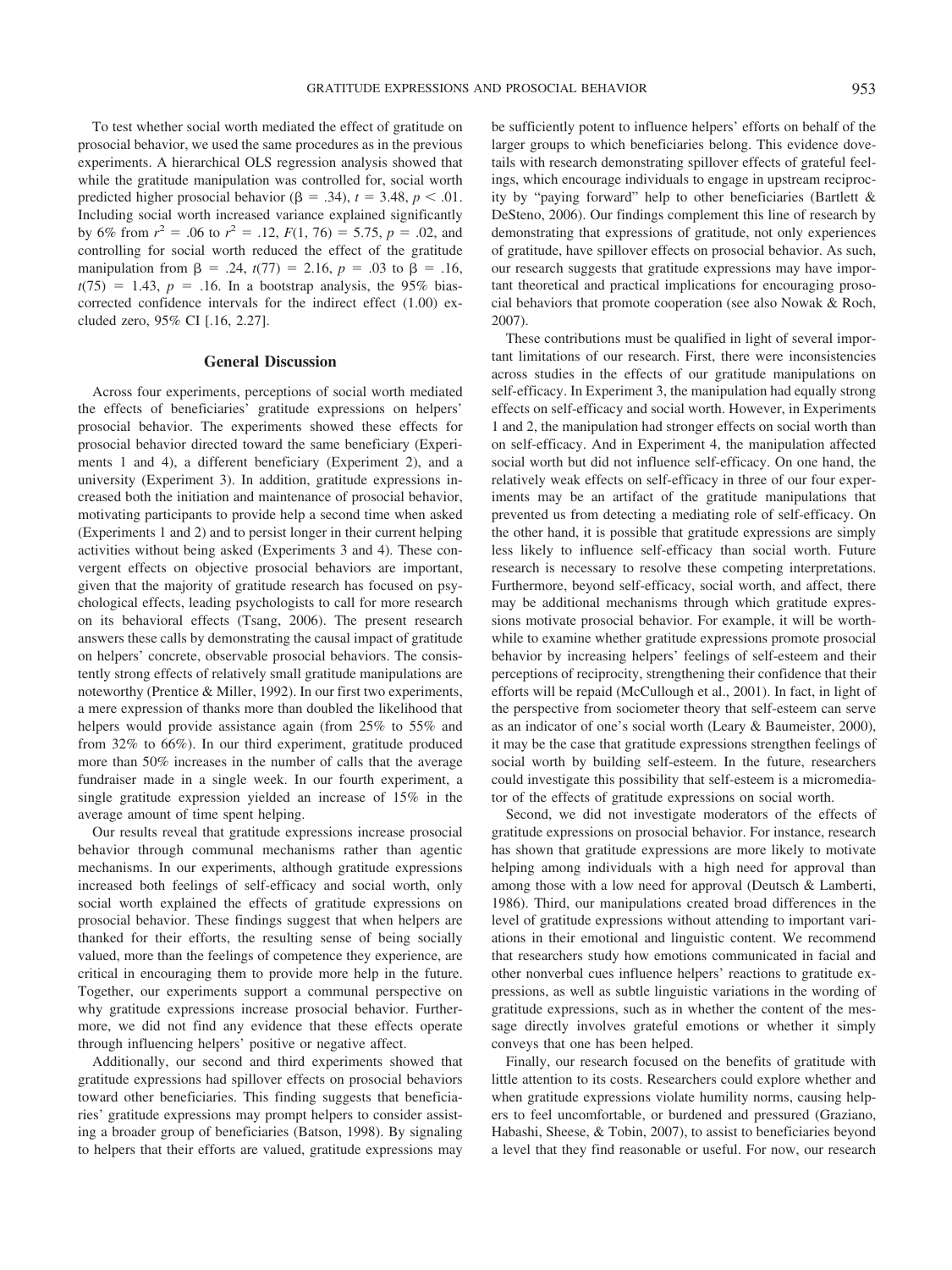954 GRANT AND GINO

takes a meaningful step toward explaining why a little thanks can go a long way: Small expressions of gratitude can motivate prosocial behaviors by leading helpers to feel socially valued.

#### **References**

- Bakan, D. (1966). *The duality of human existence: Isolation and communion in Western man.* Boston, MA: Beacon Press.
- Bandura, A. (1977). Self-efficacy: Toward a unifying theory of behavioral change. *Psychological Review, 84,* 191–215.
- Bandura, A. (1990). *Multidimensional scales of perceived self-efficacy.* Stanford, CA: Stanford University.
- Baron, R. M., & Kenny, D. A. (1986). The moderator–mediator variable distinction in social psychological research: Conceptual, strategic, and statistical considerations. *Journal of Personality and Social Psychology, 51,* 1173–1182.
- Bartlett, M. Y., & DeSteno, D. (2006). Gratitude and prosocial behavior: Helping when it costs you. *Psychological Science, 17,* 319 –325.
- Batson, C. D. (1998). Altruism and prosocial behavior. In D. T. Gilbert, S. T. Fiske, & G. Lindzey (Eds.), *The handbook of social psychology* (Vol. 2, 4th ed., pp. 282–316). New York, NY: McGraw-Hill.
- Baumeister, R. F., & Leary, M. R. (1995). The need to belong: Desire for interpersonal attachments as a fundamental human motivation. *Psychological Bulletin, 117,* 497–529.
- Bentler, P. M., & Dudgeon, P. (1996). Covariance structure analysis: Statistical practice, theory, and directions. *Annual Review of Psychology, 47,* 563–592.

Blau, P. (1964). *Exchange and power in social life.* New York, NY: Wiley.

- Carey, J. R., Clicque, S. H., Leighton, B. A., & Milton, F. (1976). A test of positive reinforcement of customers. *Journal of Marketing, 40,* 98 – 100.
- Carlson, M., Charlin, V., & Miller, N. (1988). Positive mood and helping behavior: A test of six hypotheses. *Journal of Personality and Social Psychology, 55,* 211–229.
- Cialdini, R. B. (1980). Full-cycle social psychology. *Applied Social Psychology Annual, 1,* 21– 47.
- Clark, H. B., Northrop, J. T., & Barkshire, C. T. (1988). The effects of contingent thank-you notes on case managers' visiting residential clients. *Education and Treatment of Children, 11,* 45–51.
- Clark, R. D. (1975). The effects of reinforcement, punishment, and dependency on helping behavior. *Bulletin of Personality and Social Psychology, 1,* 596 –599.
- Deutsch, F. M., & Lamberti, D. M. (1986). Does social approval increase helping? *Personality and Social Psychology Bulletin, 12,* 149 –157.
- Elliott, G. C., Colangelo, M. F., & Gelles, R. J. (2005). Mattering and suicide ideation: Establishing and elaborating a relationship. *Social Psychology Quarterly, 68,* 223–238.
- Emmons, R. A., & McCullough, M. E. (2003). Counting blessings versus burdens: An experimental investigation of gratitude and subjective wellbeing in daily life. *Journal of Personality and Social Psychology, 84,* 377–389.
- Fisher, J. D., Nadler, A., & Whitcher-Alagna, S. (1982). Recipient reactions to aid. *Psychological Bulletin, 91,* 27–54.
- Fiske, S. T., Cuddy, A. J. C., & Glick, P. (2007). Universal dimensions of social cognition: Warmth and competence. *Trends in Cognitive Sciences, 11,* 77– 83.
- Fredrickson, B. L. (2001). The role of positive emotions in positive psychology: The broaden-and-build theory of positive emotions. *American Psychologist, 56,* 218 –226.
- Goldman, M., Seever, M., & Seever, M. (1982). Social labeling and the foot-in-the-door effect. *Journal of Social Psychology, 117,* 19 –23.
- Grant, A. M. (2008). The significance of task significance: Job performance effects, relational mechanisms, and boundary conditions. *Journal of Applied Psychology, 93,* 108 –124.
- Grant, A. M., Campbell, E. M., Chen, G., Cottone, K., Lapedis, D., & Lee, K. (2007). Impact and the art of motivation maintenance: The effects of contact with beneficiaries on persistence behavior. *Organizational Behavior and Human Decision Processes, 103,* 53– 67.
- Graziano, W. G., Habashi, M. M., Sheese, B. E., & Tobin, R. M. (2007). Agreeableness, empathy, and helping: A person  $\times$  situation perspective. *Journal of Personality and Social Psychology, 93,* 583–599.
- Hu, L., & Bentler, P. M. (1999). Cutoff criteria for fit indexes in covariance structure analysis: Conventional criteria versus new alternatives. *Structural Equation Modeling, 6,* 1–55.
- Judd, C. M., James-Hawkins, L., Yzerbyt, V., & Kashima, Y. (2005). Fundamental dimensions of social judgment: Understanding the relations between judgments of competence and warmth. *Journal of Personality and Social Psychology, 89,* 899 –913.
- Judd, C. M., Kenny, D. A., & McClelland, G. H. (2001). Estimating and testing mediation and moderation in within-subject designs. *Psychological Methods, 6,* 115–134.
- Kaplan, S., & Kaplan, R. (2003). Health, supportive environments, and the reasonable person model. *American Journal of Public Health, 93,* 1484 – 1489.
- Keyes, C. L. M. (1998). Social well being. *Social Psychology Quarterly, 61,* 121–140.
- Kline, R. B. (1998). *Principles and practice of structural equation modeling.* New York, NY: Guilford Press.
- Leary, M. R., & Baumeister, R. F. (2000). The nature and function of self-esteem: Sociometer theory. In M. P. Zanna (Ed.), *Advances in* experimental social psychology (Vol. 32, pp. 1-62). San Diego, CA: Academic Press.
- Lyubomirsky, S., Sheldon, K. M., & Schkade, D. (2005). Pursuing happiness: The architecture of sustainable change. *Review of General Psychology, 9,* 111–131.
- MacKinnon, D. P., & Dwyer, J. H. (1993). Estimating mediated effects in prevention studies. *Evaluation Review, 17,* 144 –158.
- MacKinnon, D. P., Fairchild, A. J., & Fritz, M. S. (2007). Mediation analysis. *Annual Review of Psychology, 58,* 593– 614.
- McAdams, D. P., & de St. Aubin, E. (1992). A theory of generativity and its assessment through self-report, behavioral acts, and narrative themes in autobiography. *Journal of Personality and Social Psychology, 62,* 1003–1015.
- McCullough, M. E., Kilpatrick, S. D., Emmons, R. A., & Larson, D. B. (2001). Is gratitude a moral affect? *Psychological Bulletin, 127,* 249 – 266.
- McCullough, M. E., Tsang, J.-A., & Emmons, R. A. (2004). Gratitude in intermediate affective terrain: Links of grateful moods to individual differences and daily emotional experience. *Journal of Personality and Social Psychology, 86,* 295–309.
- McGovern, L. P., Ditzian, J. L., & Taylor, S. P. (1975). The effect of positive reinforcement on helping with cost. *Psychonomic Society Bulletin, 5,* 421– 423.
- Moss, M. K., & Page, R. A. (1972). Reinforcement and helping behavior. *Journal of Applied Social Psychology, 2,* 360 –371.
- Nowak, M. A., & Roch, S. (2007). Upstream reciprocity and the evolution of gratitude. *Proceedings of the Royal Society B: Biological Sciences, 274,* 605– 609.
- Penner, L. A., Dovidio, J. F., Piliavin, J. A., & Schroeder, D. A. (2005). Prosocial behavior: Multilevel perspectives. *Annual Review of Psychology, 56,* 365–392.
- Prentice, D. A., & Miller, D. T. (1992). When small effects are impressive. *Psychological Bulletin, 112,* 160 –164.
- Rind, B., & Bordia, P. (1995). Effect of server's "thank you" and personalization on restaurant tipping. *Journal of Applied Social Psychology, 25,* 745–751.
- Rosen, S., Mickler, S. E., & Collins, J. E. (1987). Reactions of would-be